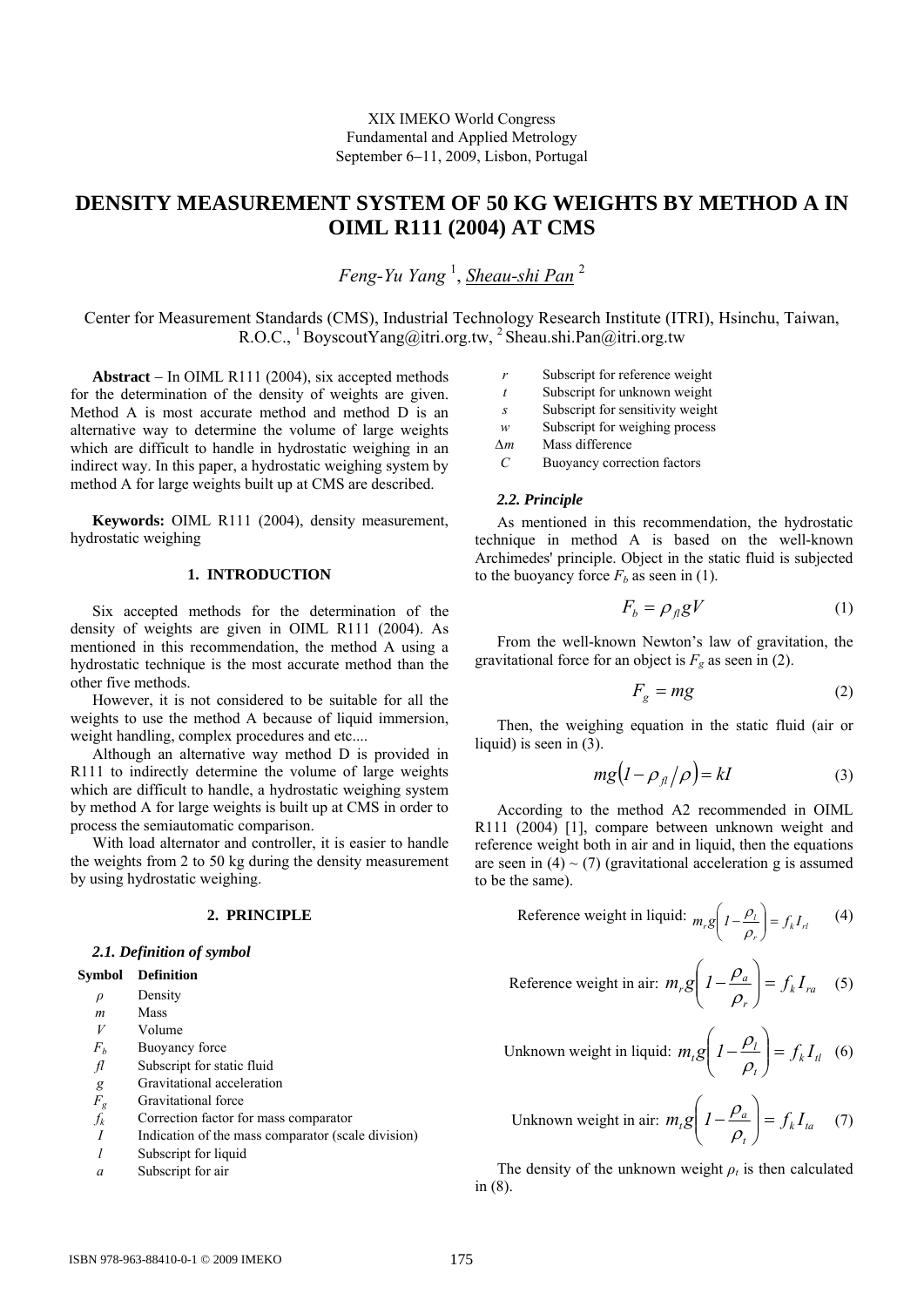$$
\rho_t = \frac{\rho_l (C_a m_t + \Delta m_{wa}) - \rho_a (C_l m_r + \Delta m_{wl})}{m_r (\rho_l - \rho_a) / \rho_r + \Delta m_{wa} - \Delta m_{wl}}
$$
(8)

Where  $C_a$ ,  $C_l$ ,  $\Delta m_{wa}$  and  $\Delta m_{wl}$  represent in (9) ~ (12) respectly.

$$
C_a = I - \rho_a / \rho_r \tag{9}
$$

$$
C_l = I - \rho_l / \rho_r \tag{10}
$$

$$
\Delta m_{wa} = (I_{ta} - I_{ra})C_s \tag{11}
$$

$$
\Delta m_{wl} = (I_{tl} - I_{rl})C_s \tag{12}
$$

$$
C_s = I - \rho_{as}/\rho_s \tag{13}
$$

# **3. BRIEF OVERVIEW OF THE MEASUREMENT SYSTEM**

As the load alternator used in common mass comparator, we built up a measurement system with load alternator. The system diagram is shown in Fig. 1 and the system photo is shown in Fig. 2.



Fig. 1. The system diagram.



Fig. 2. The system photo.

There are three motion areas and two weighing areas in the system. These three motion areas are area A loading area in Fig. 3, area B exchanging area in Fig. 4 and area C weighing area in Fig. 5. These two weighing areas are area D air-weighing area and area E liquid-weighing area.



Fig. 3. The area A loading area.



Fig. 4. The area B exchanging area.



Fig. 5. The area C weighing area.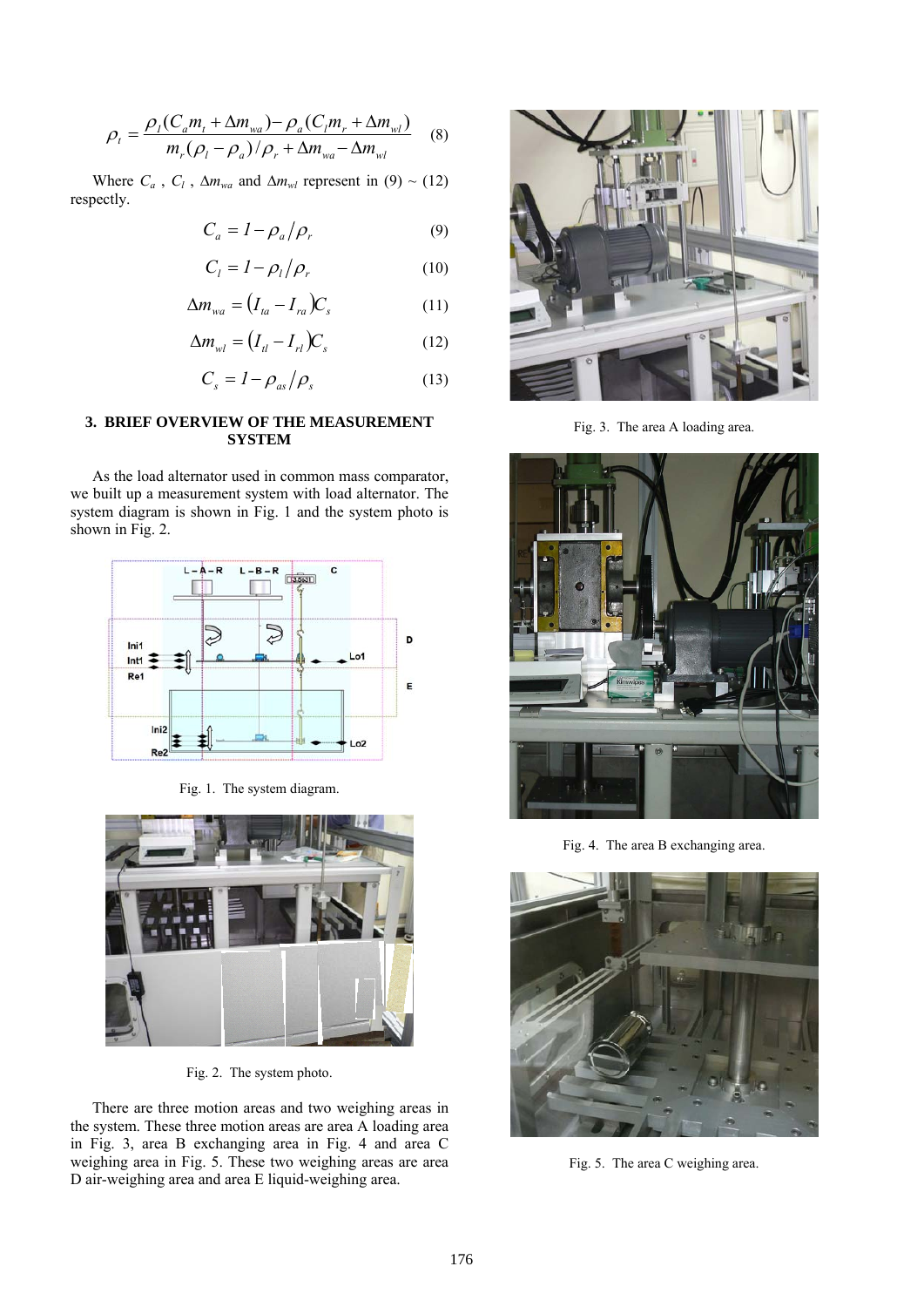The area A loading area is composed of a driving motor in Fig. 6, a loading axis and a platform in Fig. 7. The area B exchanging area is composed of a driving motor in Fig. 8, a exchanging axis and a set of turntable in Fig. 9. The area C weighing area is composed of a hanger in Fig. 10, a suspension strip and a weight holder in Fig. 11. The hanger is connected directly to the bottom of the comparator.

The motions of loading weight from the loading platform to the exchanging turntable can be seen in Fig. 12. The motions of loading weight from the exchanging turntable to the weight holder can be seen in Fig. 13. All of the motions can be operated from the control panel in Fig. 14 with a programmable logic controller (PLC) inside which can also provided computer control after connection.



Fig. 6. The driving motor in area A loading area.



Fig. 7. The loading axis and platform in area A loading area.



Fig. 8. The loading axis and platform in area B exchanging area.

The most importance thing in designing the system is to find out a suspension wire which is thin but strong enough to withstand the 50-kg loading and can pass the air-liquid interface at a right angle. We use beryllium-copper alloy here as seen in Fig. 15 and Fig. 16. The Be-Cu strip plays a good role here but is easy to break down after torsion.



Fig. 9. The loading axis and turntable in area B exchanging area.



Fig. 10. The hanger in area C weighing area.



Fig. 11. The suspension strip and weight holder in area C weighing area.

## **4. CONCLUSIONS**

With load alternator and controller, it is easier to handle the weights from 2 to 50 kg during the density measurement by using hydrostatic weighing. With the same design except a vacuum system used in the 1 kg system to drive away the